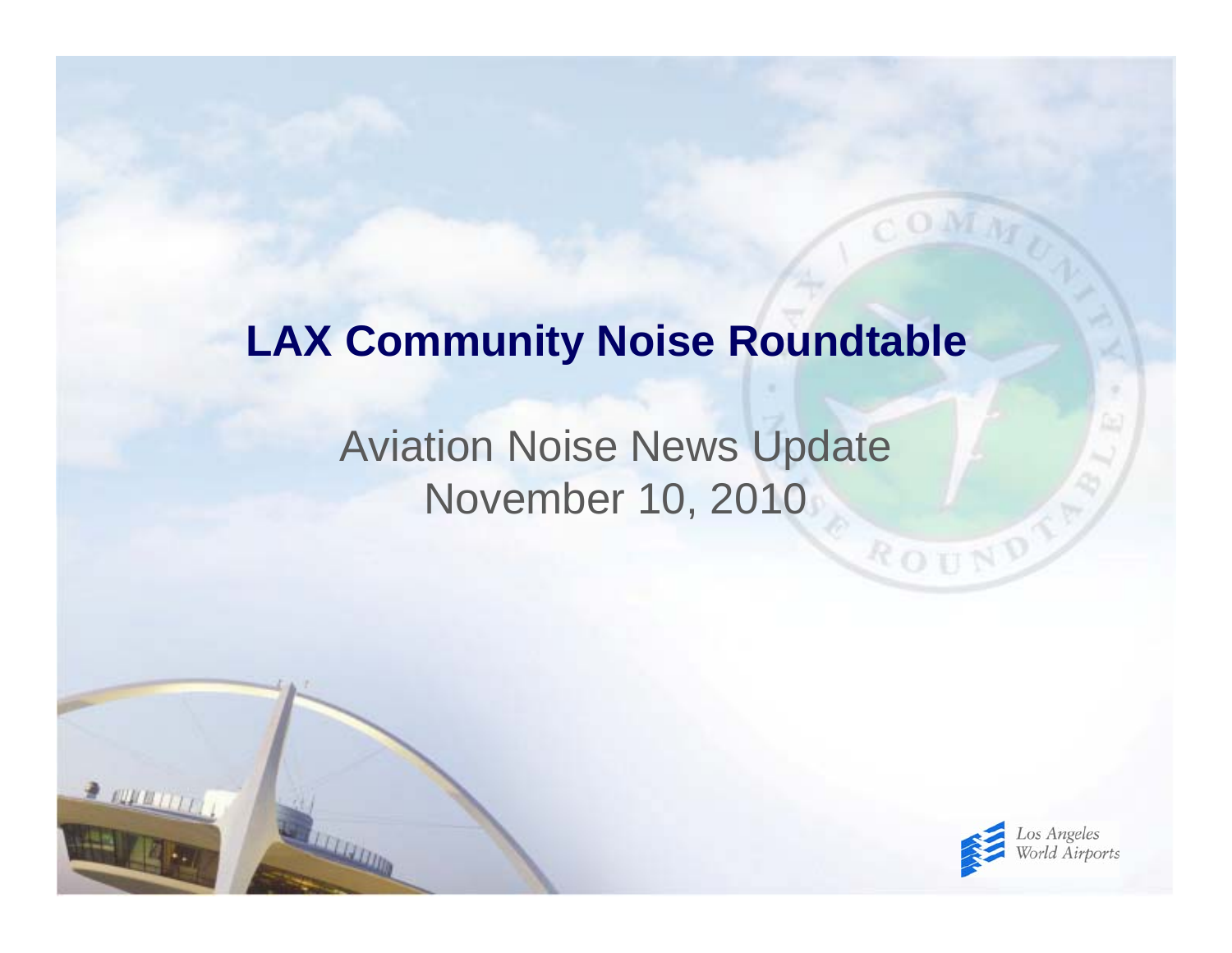## **Aviation Noise Grows Slower than Ops**

- **According to ICAO's Committee on Aviation Environmental Protection (CAEP):**
	- $\mathcal{L}_{\mathcal{A}}$  , and the set of the set of the set of the set of the set of the set of the set of the set of the set of the set of the set of the set of the set of the set of the set of the set of the set of the set of th **Worldwide, the total number of people exposed to aircraft noise greater than DNL 55 dB will increase through 2036 – about 1% per year**
	- $\mathcal{L}_{\mathcal{A}}$  , and the set of the set of the set of the set of the set of the set of the set of the set of the set of the set of the set of the set of the set of the set of the set of the set of the set of the set of th **The increase in passenger traffic is expected to be about 5% per year during the same time**
- **Report: "Present and Future Aircraft Noise and Emissions Trends":**

**[http://www.icao.int/icao/en/assembl/a37/wp/wp026\\_en.pdf](http://www.icao.int/icao/en/assembl/a37/wp/wp026_en.pdf)**

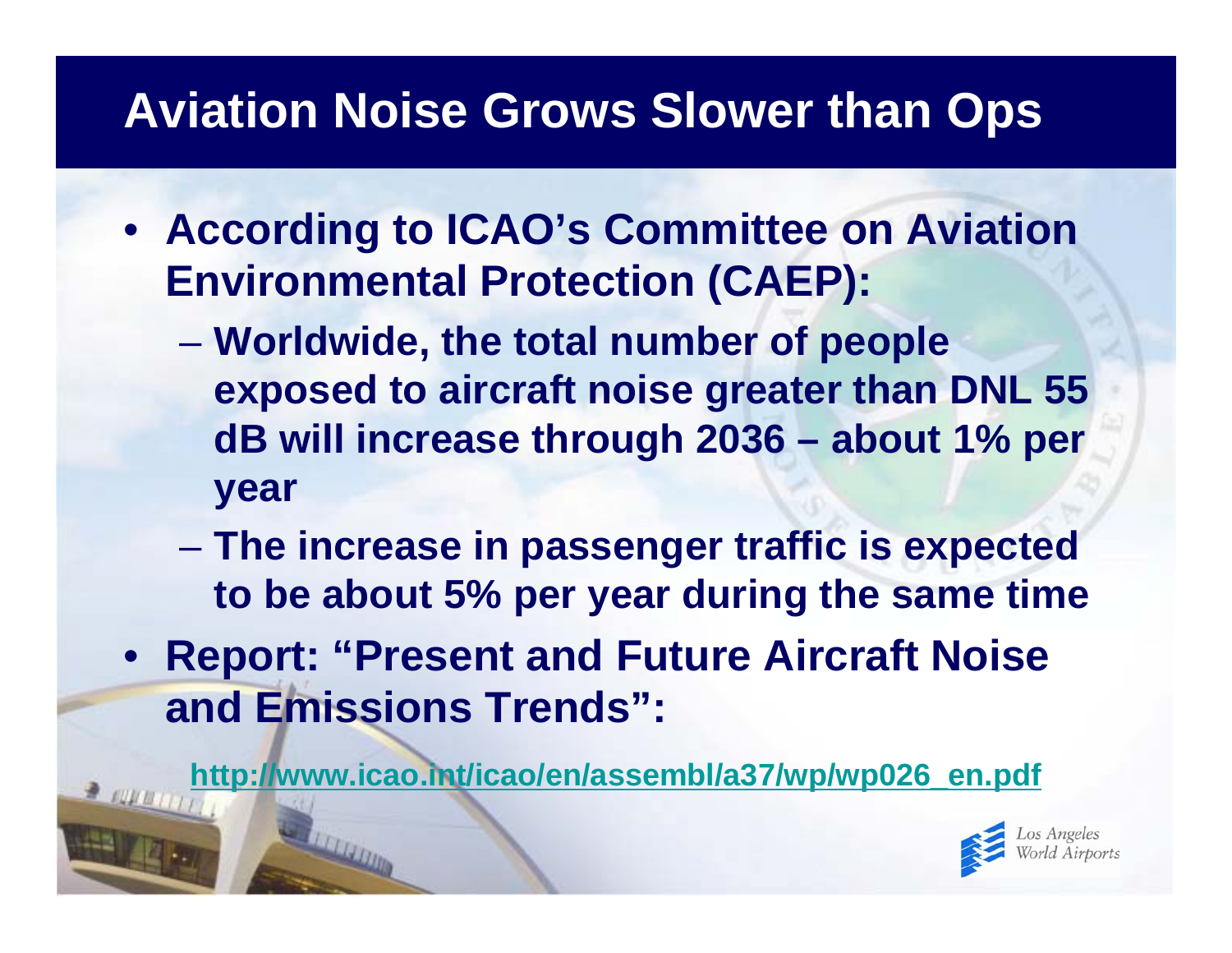## **GAO Report – Environmental Impacts**

- **September 13, 2010 Report to Congress**
	- $\mathcal{L}_{\mathcal{A}}$  , and the set of the set of the set of the set of the set of the set of the set of the set of the set of the set of the set of the set of the set of the set of the set of the set of the set of the set of th **Systematically addressing environmental impacts and community concerns can help airports reduce project delays**
	- $\mathcal{L}_{\mathcal{A}}$  , and the set of the set of the set of the set of the set of the set of the set of the set of the set of the set of the set of the set of the set of the set of the set of the set of the set of the set of th **Report addresses:**
		- **Airports' actions to reduce impacts**
		- **Extent airports believe environmental issues delay development or operational changes**
		- **Strategies airports can adopt to address environmental issues**

*<http://www.gao.gov/products/GAO-10-50>*

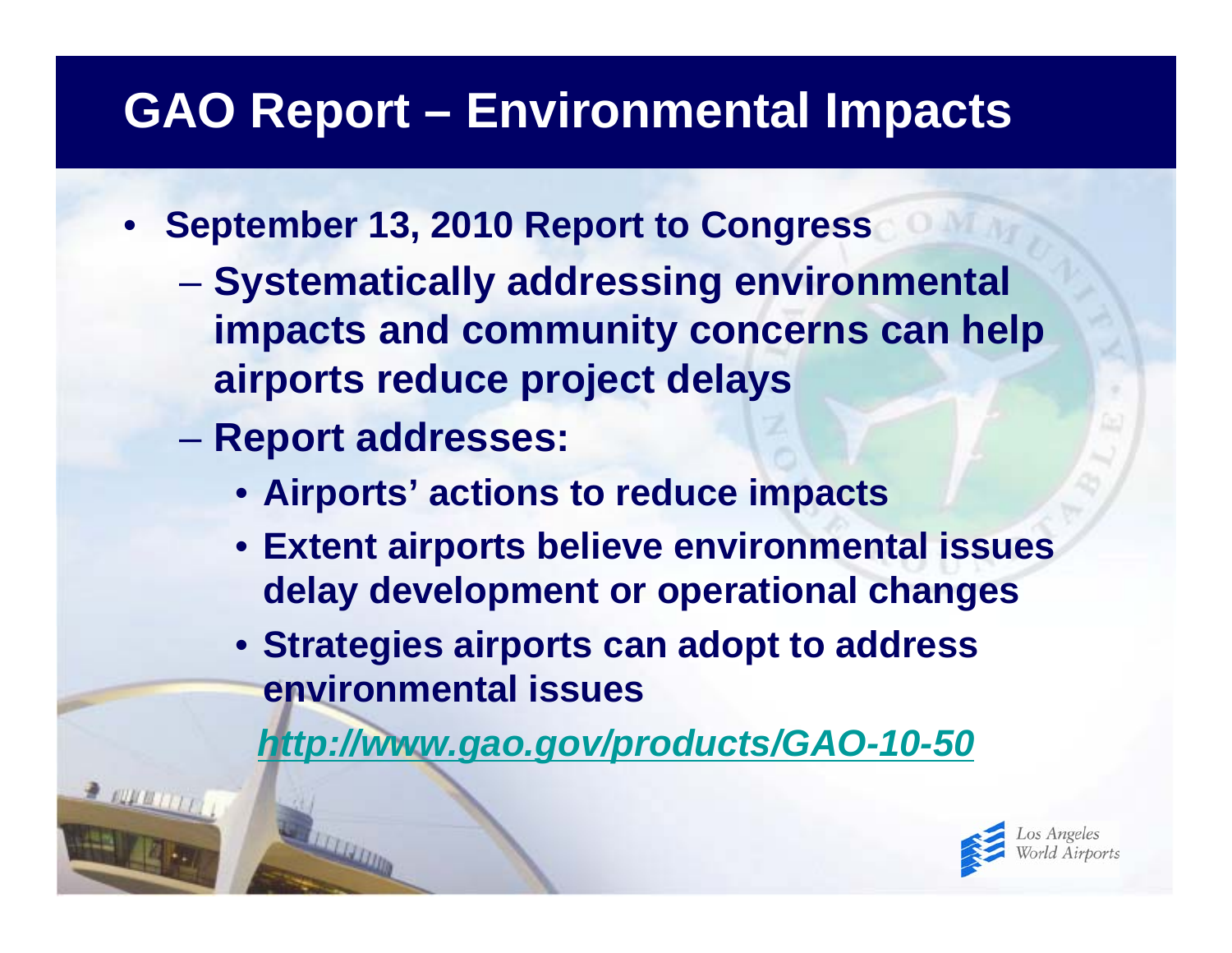## **Report on Technologies for a Quieter America**

- **The National Research Council and National Academy of Engineering released a report:**  $\mathcal{L}_{\mathcal{A}}$  , and the set of the set of the set of the set of the set of the set of the set of the set of the set of the set of the set of the set of the set of the set of the set of the set of the set of the set of th **"Technology for a Quieter America"**
- **The report explores:**
	- **Most commonly identified noise sources**
	- $\mathcal{L}_{\mathcal{A}}$  , and the set of the set of the set of the set of the set of the set of the set of the set of the set of the set of the set of the set of the set of the set of the set of the set of the set of the set of th **How they are characterized**
	- **Efforts made to reduce noise**
- **Report recommends reducing the U.S. federal agency limit on DNL from 65 to 55 dB**

**[http://www.nap.edu/catalog.php?record\\_id=12928](http://www.nap.edu/catalog.php?/advertising/index.html)**

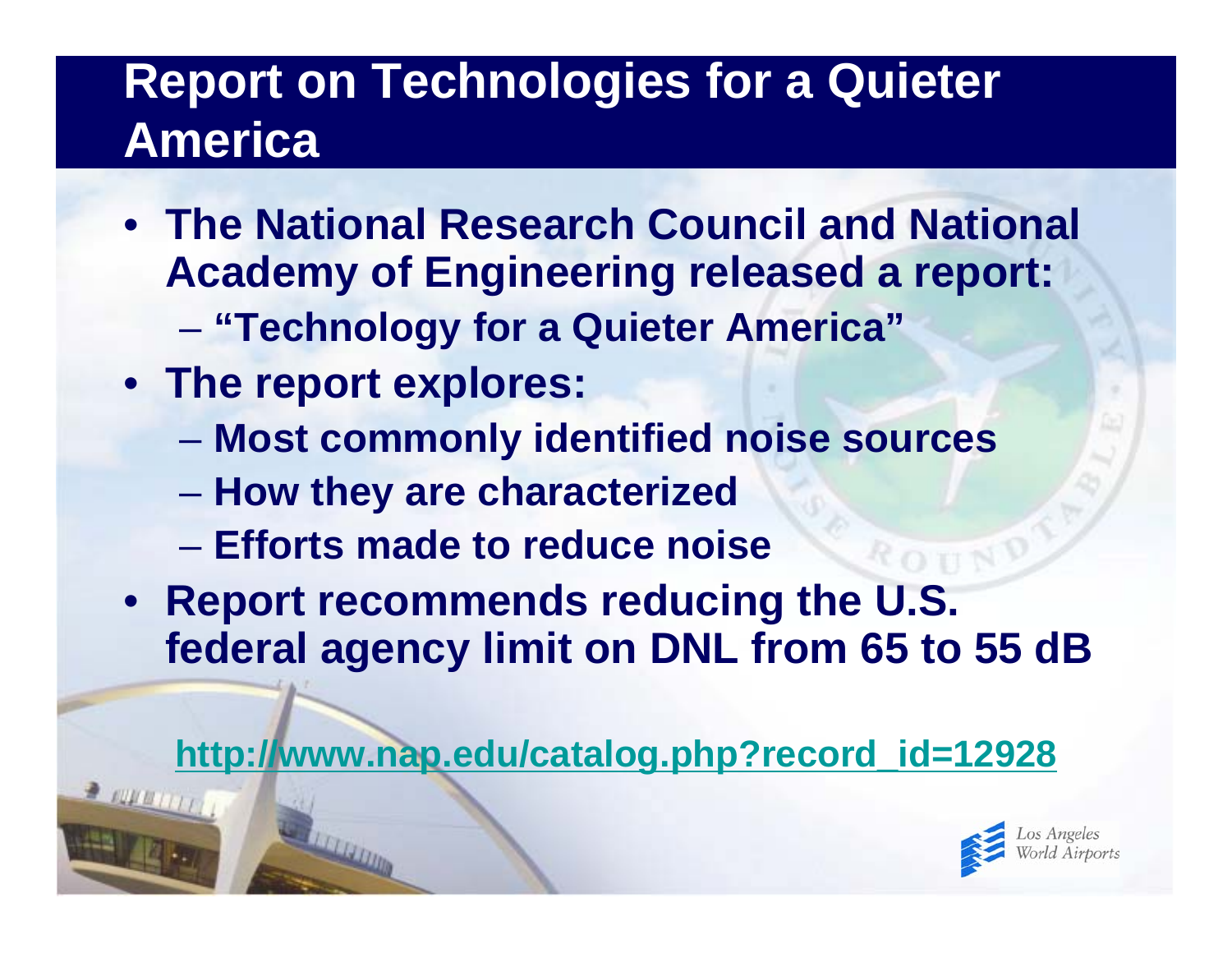## **Swiss Study Links Noise to Heart Attacks**

- **The risk of men dying from heart attack was found to be:**
	- $\mathcal{L}_{\mathcal{A}}$  , and the set of the set of the set of the set of the set of the set of the set of the set of the set of the set of the set of the set of the set of the set of the set of the set of the set of the set of th **30% greater in people exposed to aircraft noise of 60 dB or greater**
	- $\mathcal{L}_{\mathcal{A}}$  , and the set of the set of the set of the set of the set of the set of the set of the set of the set of the set of the set of the set of the set of the set of the set of the set of the set of the set of th **50% greater in people exposed to aircraft noise of 60 dB or greater for 15 years or longer**
- **The risk of women dying from heart attack was not linked to aircraft noise**
- **See October 22, 2010 issue of the Airport Noise Report**

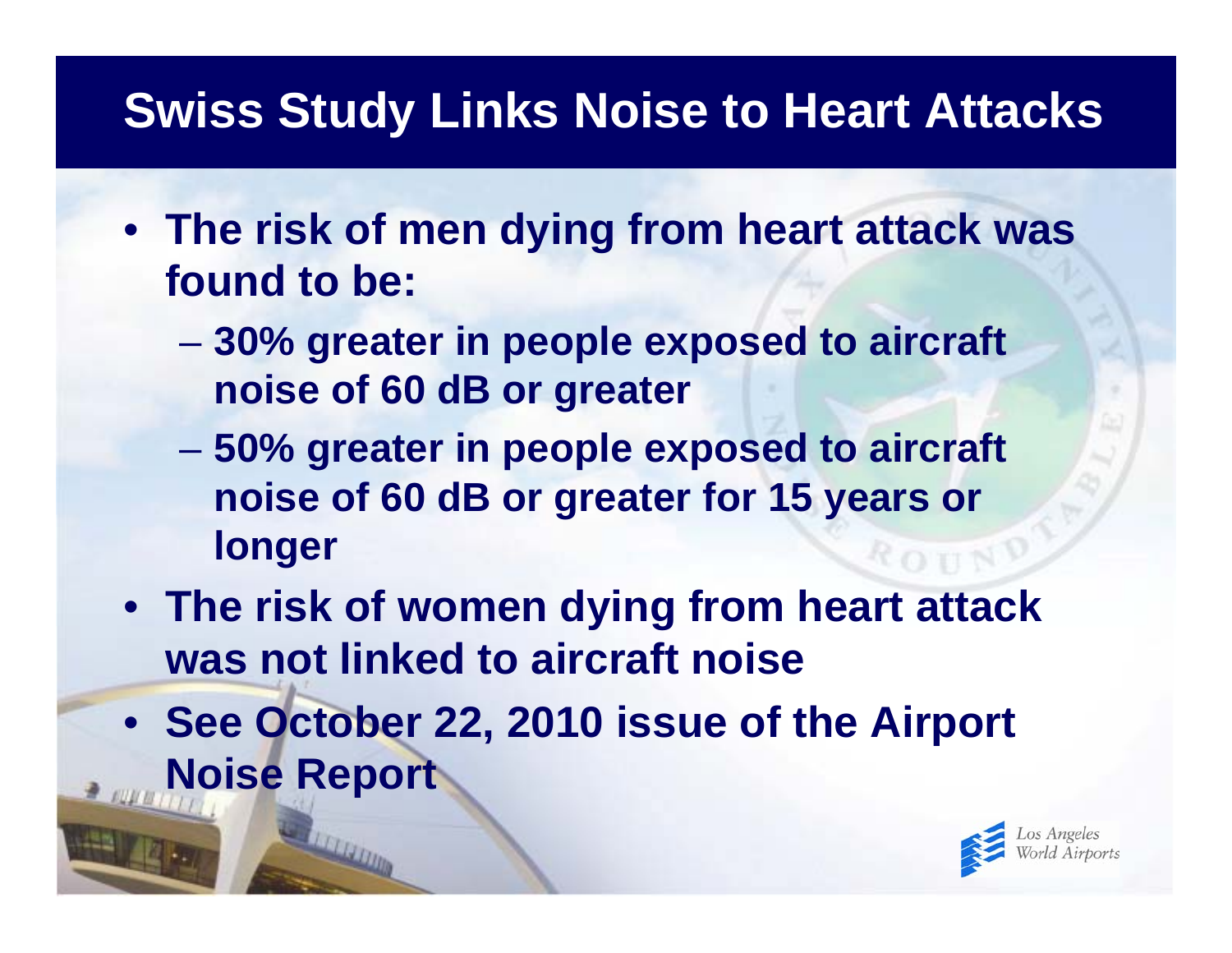### **PARTNER Research Projects**

- **Quantifying potential noise metrics to apply to open rotor engine architecture as designs are developed**
- **Demonstrating how a software tool could help assess technologies proposed under CLEEN**
- **Examining the effect of typical dwellings on indoor sound levels**
- **Evaluate flight management simulation tool for CDA analysis**
- **Quantify fuel savings and economic benefits from CDA operations**

**<http://web.mit.edu/aeroastro/partner/index.html>**

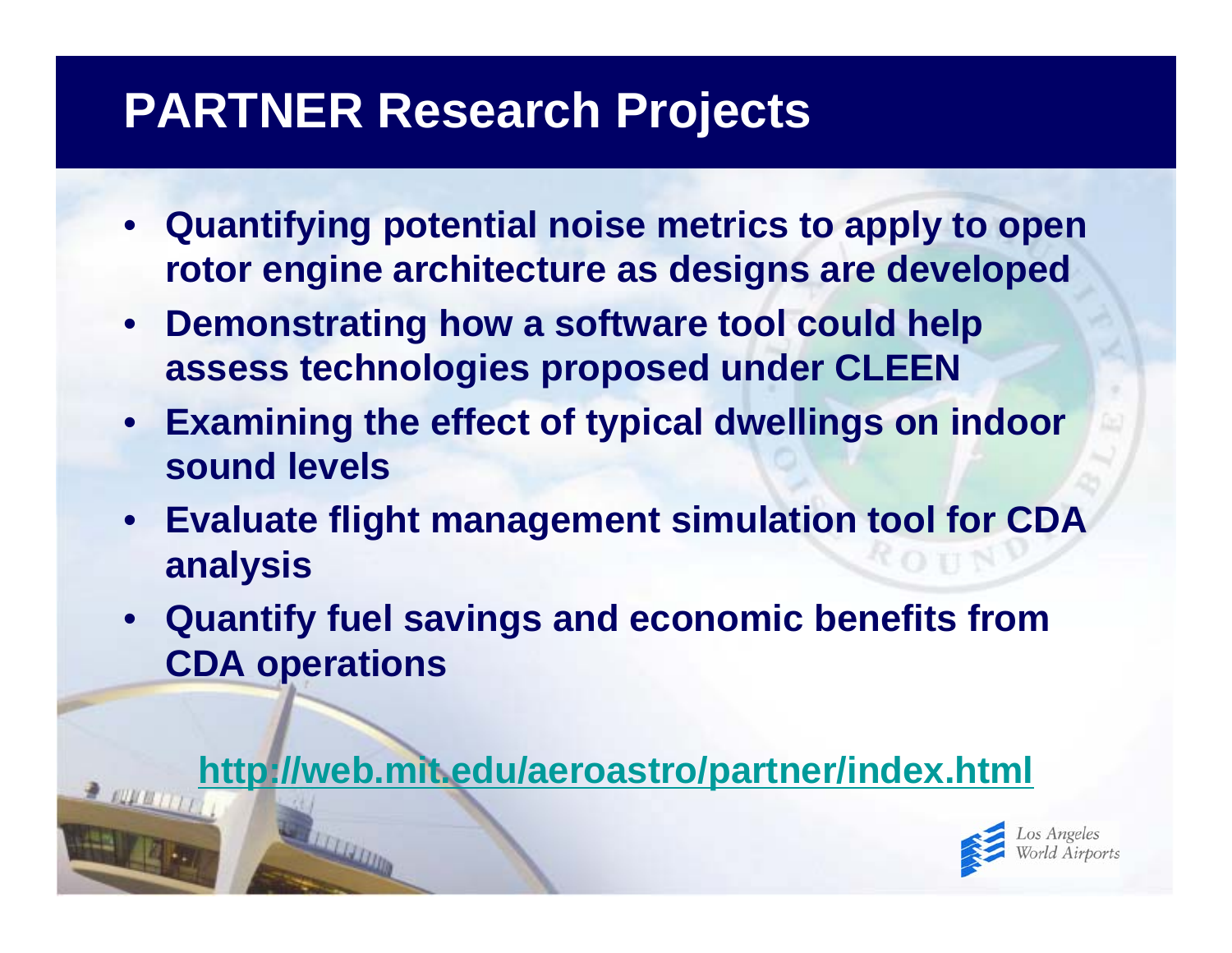### **NASA Seeks Proposals**

- **Research opportunities at NASA has been modified to include new topics in support of aircraft noise and emissions reduction**
- **Educational institutions, nonprofit organizations and industry engaged in foundational research will be the primary award recipients**
- **Proposals are due to NASA by November 30, 2010**

**[http://nspires.nasaprs.com](http://nspires.nasaprs.com/)**

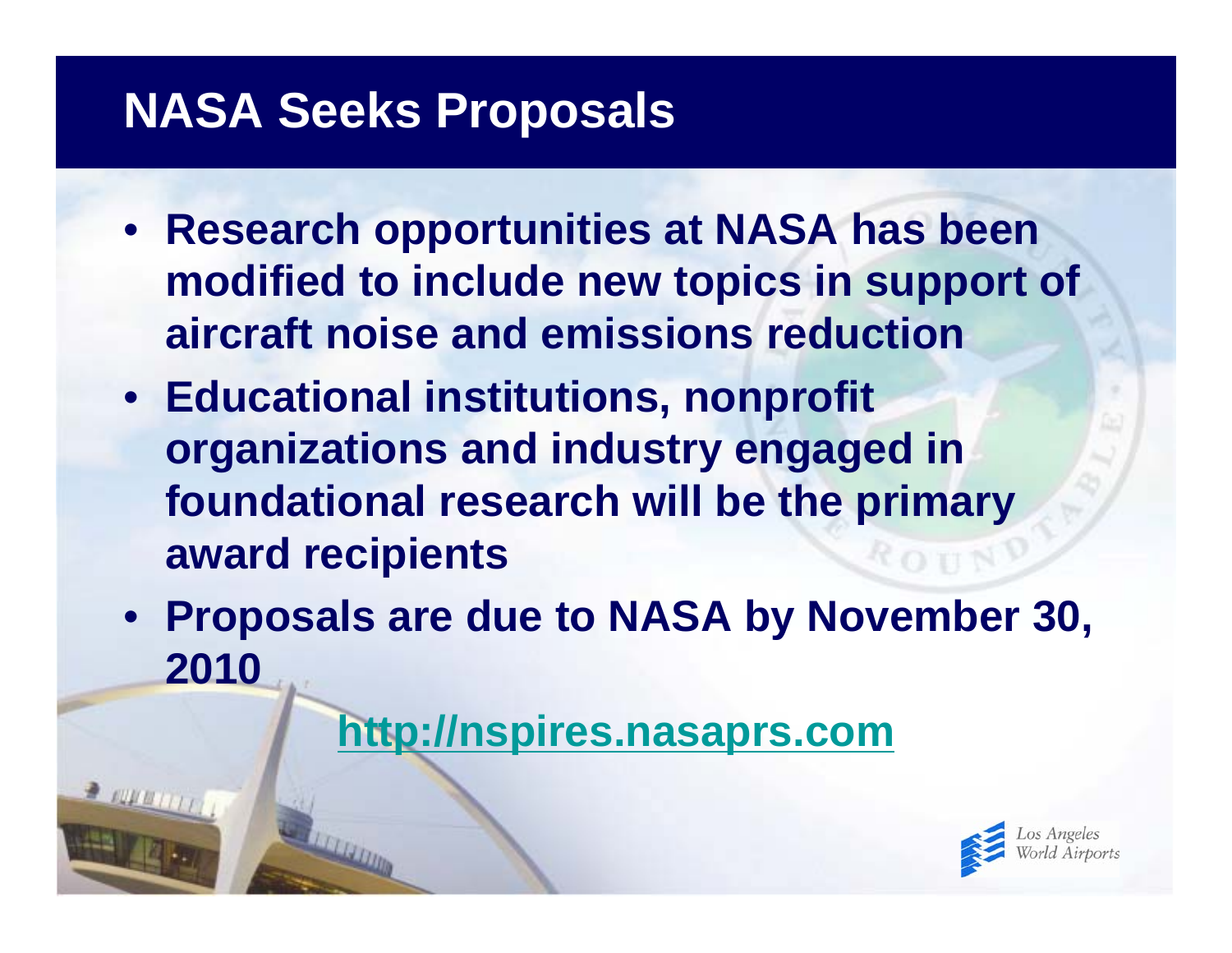### **Communities Must Be Engaged**

- **Clear message from the Performance-Based Navigation (PBN) Summit in Seattle last month:**
	- $\mathcal{L}_{\mathcal{A}}$  , and the set of the set of the set of the set of the set of the set of the set of the set of the set of the set of the set of the set of the set of the set of the set of the set of the set of the set of th **Communities must be engaged in the process of moving to PBN**
	- $\mathcal{L}_{\mathcal{A}}$  , and the set of the set of the set of the set of the set of the set of the set of the set of the set of the set of the set of the set of the set of the set of the set of the set of the set of the set of th **Aviation industry officials need to meet with community groups and be ready for tough questions**

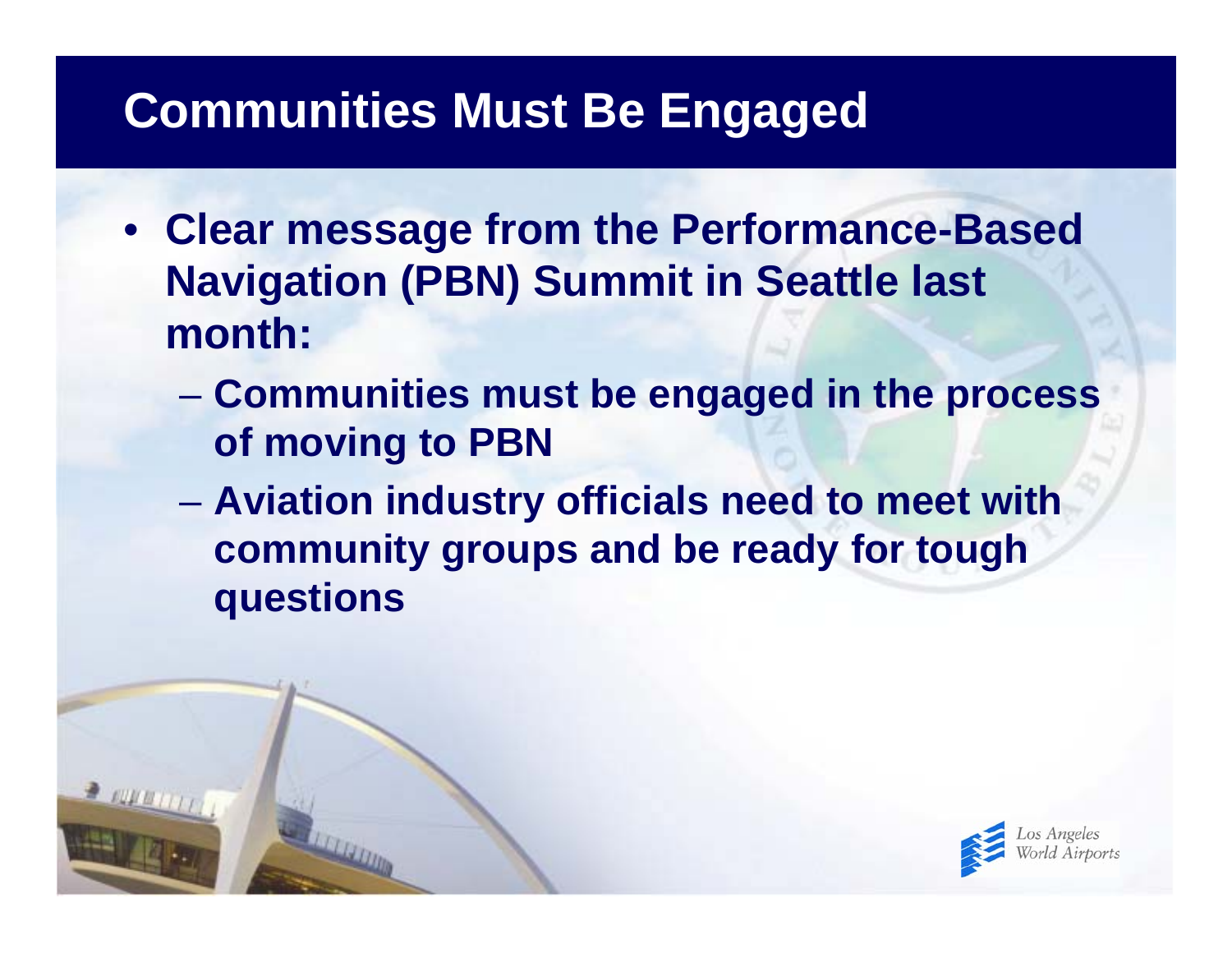#### **TV Advertisement on NextGen**

- **GE is running a television ad that uses a cliff diver to visually depict the benefits of its Flight Management System (FMS)**
- **The ad can be viewed at:**

**<http://www.ge.com/company/advertising/index.html> click on "Cliff Diver"**

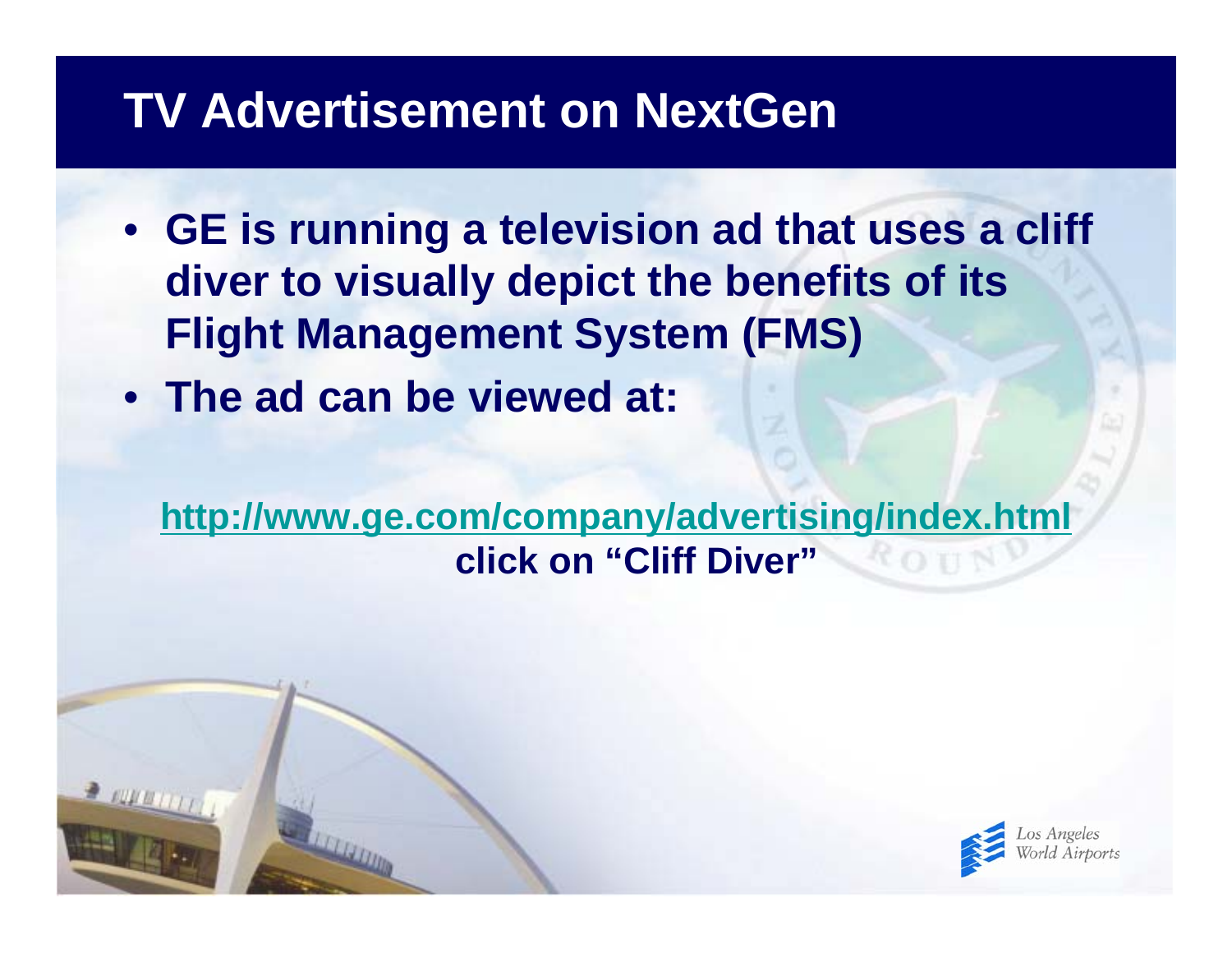### **Tax Credit Bill Proposed**

- **Representative McCarthy (D-NY) introduced:**
	- $\mathcal{L}_{\mathcal{A}}$  , and the set of the set of the set of the set of the set of the set of the set of the set of the set of the set of the set of the set of the set of the set of the set of the set of the set of the set of th **Noise Reduction Act of 2010 (H.R. 6364)**
		- **To provide a tax credit for individuals and families that insulate their homes from airplane or train horn noise**



ROU